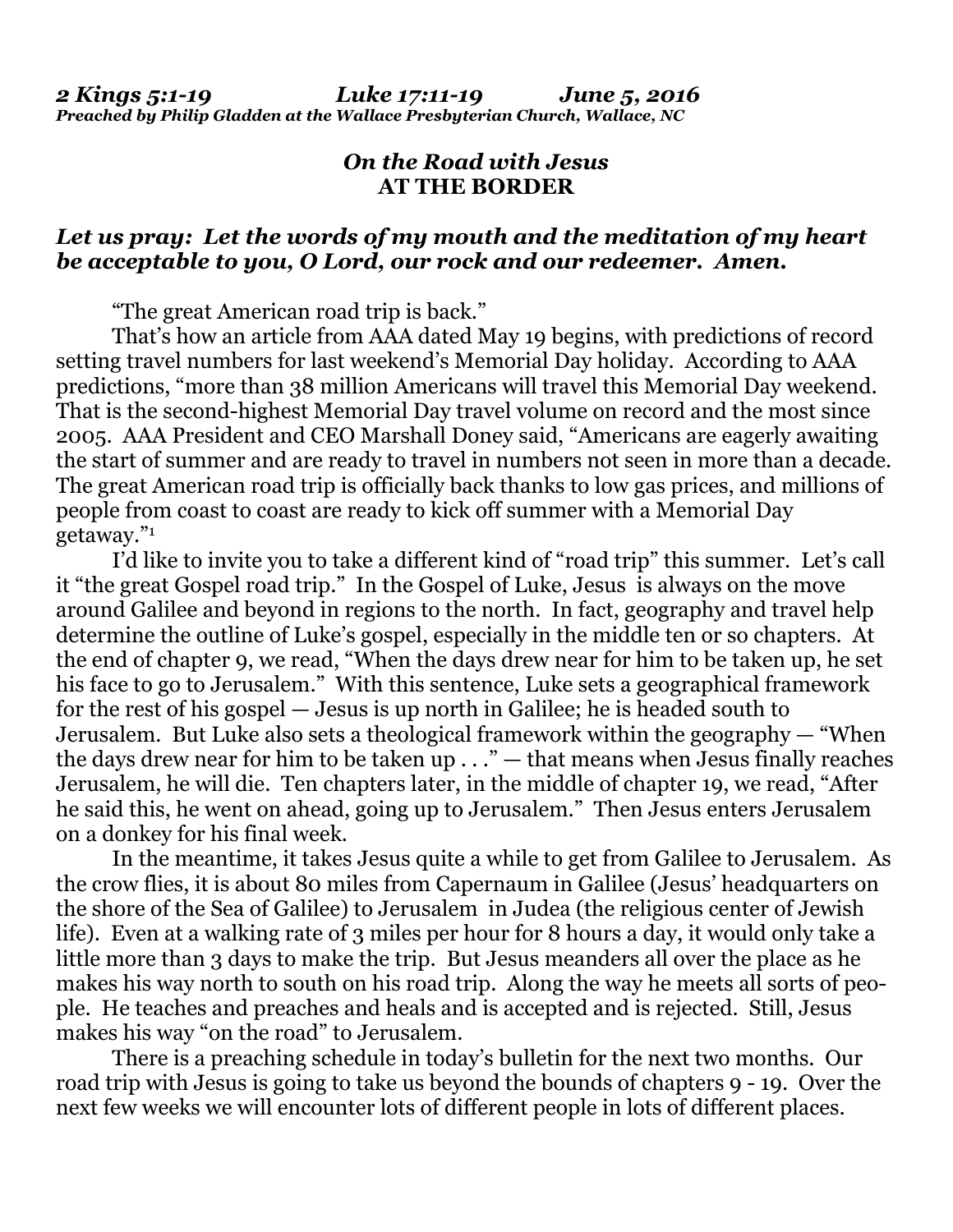Jesus is going to take us to some surprising places, maybe even to some places we'd rather not go. But, as always, we hear Jesus call to us, "Follow me!"

 As I planned my preaching for June and July, I also looked up many hymns to use with the different scripture texts. I gave Karla and Vera copies of the preaching schedule so they would know what to expect. I haven't talked with Karla yet about upcoming music, so I don't know if she's going to have the choir sing Willie Nelson's "On the Road Again" for an anthem one Sunday. But some of Willie's lyrics are actually pretty helpful as we set out to follow Jesus "on the road" — "On the road again, Just can't wait to get on the road again, Goin' places that I've never been, Seein' things that I may never see again."

 Today we jump right into the middle of the road trip in Luke 17. As Luke tells us, "On the way to Jerusalem Jesus was going through the region between Samaria and Galilee." Remember how I said that it was about 80 miles as the crow flies from Capernaum in the north to Jerusalem in the south? Well, that's assuming you could walk a straight path from one place to the other. In reality, geography won't let you do that, so you do have to meander a bit. However, in Jesus' day, there were even greater obstacles than geography that got in the way of taking a direct route from Galilee to Judea.

 Faithful, observant Jews traveling south from Galilee would have detoured to the east and traveled along the east bank of the Jordan River until they could safely cross over into the southern region of Judea and begin their ascent to Jerusalem. This route was determined far more by racial and religious prejudice and animosity than by geography. Jews and Samaritans didn't associate with one another. In fact, they avoided one another if at all possible. Although they shared a common heritage in their ancestor Jacob, the Jews regarded the Samaritans as foreigners. Their differences had to do with right worship, ritual purity, and religious practices, despite their common heritage.

 So, it's somewhat surprising to find Jesus here at the border between Samaria and Galilee. Perhaps Luke is simply giving us one more geographical marker along the way. However, considering what happens in this story, Luke may have had a greater theological purpose in mind when he located Jesus at the border. He is neither in Galilee nor in Samaria  $-$  or, we might say, he is in both places at once. The geography is a little bit ambiguous. And maybe that's the way it should be. What is Jesus going to do? Will he detour to the east and avoid the dreaded Samaritans? Or will he stay on the road and go where it takes him and us?

 This "in-between place," this "no-man's land," this Palestinian "DMZ" reminded me of what some people called "liminal spaces." The ancient Celts called them "thin places." The poem by Sharlande Sledge in the margin next to this morning's Opening Sentences describes well these thin places: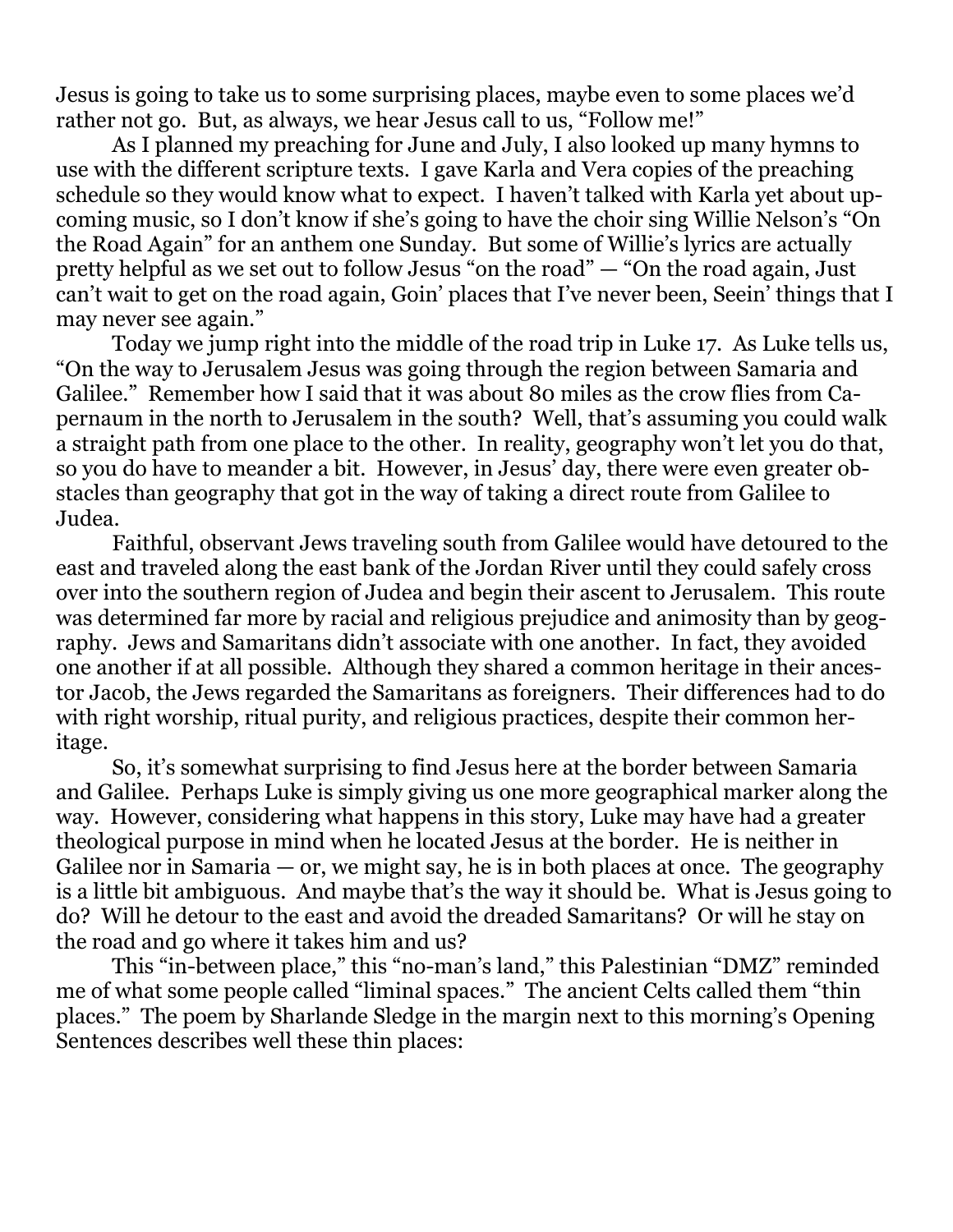"Thin places," the Celts call this space, Both seen and unseen, Where the door between the world And the next is cracked open for a moment And the light is not all on the other side. God shaped space. Holy.

 "Thin places" are those rare locales where the distance between heaven and Earth collapses. They are "in-between spaces" where you find that you encounter God up close and personal. For some people, Montreat is a thin place. For others, it's watching a gorgeous sunrise at the beach. Maybe it's looking into the eyes of your newborn child. It could be holding a lighted candle at the Christmas Eve communion service. It could be at the bedside of a dying loved one. Many times you find yourself in a "thin place" when you didn't even mean to go there.

 This story about Jesus and the ten lepers in "the region between Samaria and Galilee" strikes me a story about being in a thin place. The lepers were already living in an "in-between" place because of their skin malady. They were outcast — socially, religiously, and physically. They literally didn't belong anywhere any more — except with each other there in the borderlands. And here, on the road at the border, Jesus is about to cross another boundary — a social boundary, written in stone — as he actually takes the time to interact with these ten lepers.

 By law, by tradition, by religion, by personal comfort level, Jesus should have avoided the lepers at all costs. But he didn't — he didn't take another road to avoid them. And, when he crossed the boundary there at the border, the lives of ten men changed. "When Jesus saw them, he said to them, 'Go and show yourselves to the priests.' And as they went, they were made clean." (Luke 17:14)

 Then the story's focus zooms in on one of the men — "Then one of them, when he saw that he was healed, turned back, praising God with a loud voice." What a wonderful, touching scene! Before we criticize the other nine too harshly, let it be said that they did exactly what Jesus commanded them to do. But this one man out of ten found something even more than physical cleansing that day. "He prostrated himself at Jesus' feet and thanked him." Then Luke drives home the surprising point — *"And he was a Samaritan."* 

This guy had two strikes against him — he was a leper AND he was a Samaritan. But that doesn't matter to Jesus. He didn't add to the man's isolation by saying something like, "I'll heal you nine Jews, but I can't associate with you Samaritan!" There has to be some theological significance to the fact that Luke doesn't reveal the man's Samaritan heritage until *after* he has been cleansed and praised God and laid himself at Jesus' feet and thanked him. When the Samaritan leper bowed at Jesus' feet and praised God and thanked Jesus for cleansing him, "the distance between heaven and Earth collapsed."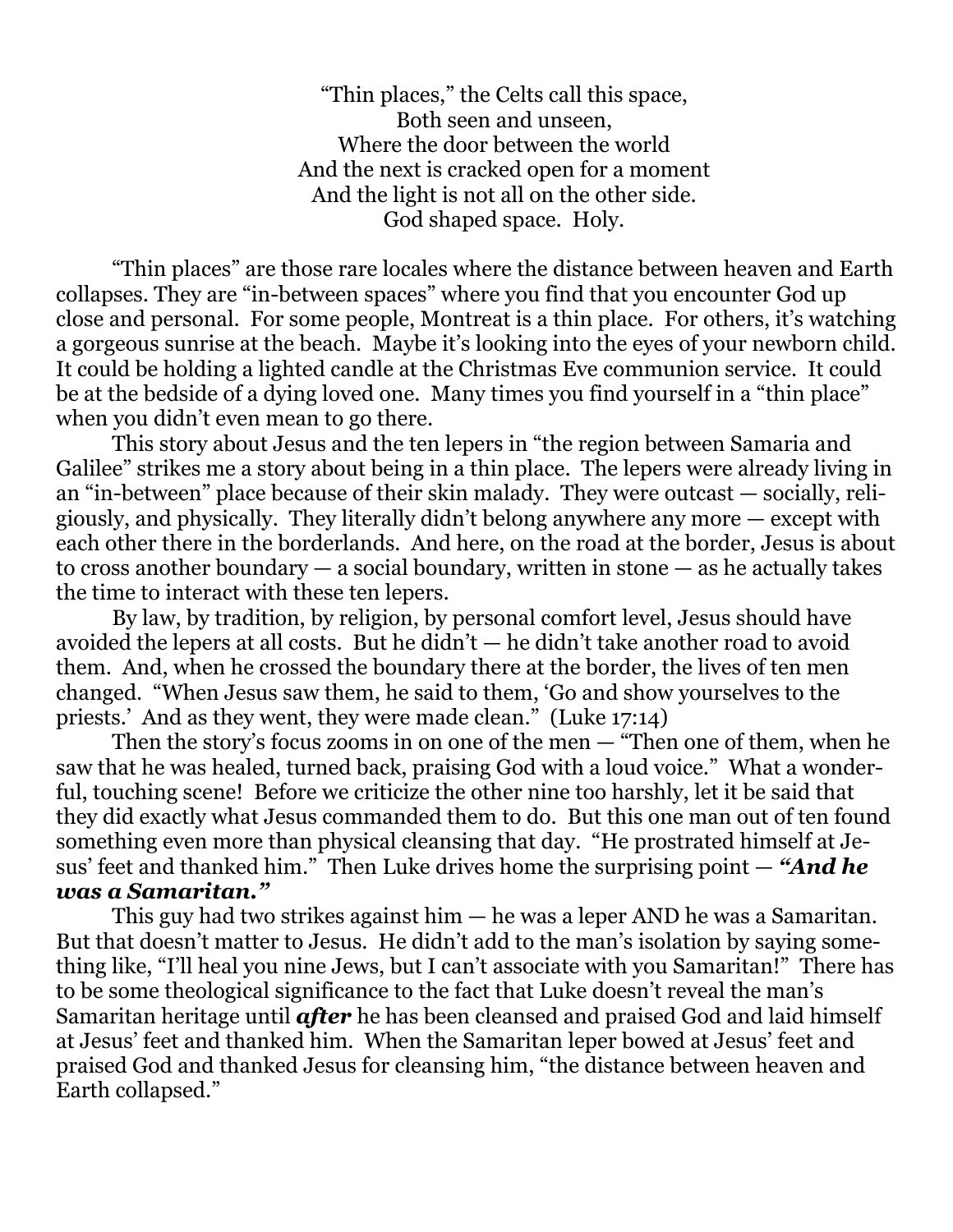We live in a time and in a country where borders are much on our minds, much in the news, and much in the politics of the day  $-$  where "the other, the foreigner" is automatically seen as a threat. Imagine how the Jews of Luke's day heard the story about the *Samaritan leper* being the only one who returned to glorify, praise, and thank God. The Jews of Jesus' day weren't too happy when they heard about God's mercy and grace and healing powers were given to the Gentiles. Harriet read an Old Testament story about an army commander named Namaan who was cured of his leprosy by the Lord God. When Jesus preached a sermon in his hometown synagogue in Nazareth among his neighbors, they were none too happy when he used for an illustration this story about a Gentile army commander receiving God's blessings and healinG. And yet, as the Old Testament story tells us, Namaan was so thankful to God that he took some dirt home so he could worship, remember, and thank the God who was graceful to him.

 On this first leg of the journey on the road with Jesus, Jesus takes us into territory we might just as well avoid traveling through. We're not faithful Jews trying to avoid the Samaritans, but we're all too familiar with the question of "the other, the foreigner." This story has two surprising twists. First, the man who turned back had not one, but two strikes against him that should have counted him out of God's grace and contact with Jesus. Second, the man who turned back and thanked Jesus found Jesus that day. As one person has put it, in leper colonies the common problem of leprosy made the Jewish/Samaritan distinctions unimportant — and being in the presence of Jesus made those distinctions, and any others, just as unimportant.

 We may not be Jews and Samaritans, we may not be physically clean and leprous, but we still isolate "the other" when, in fact, in Jesus' presence we are all the same, sinners in need of God's healing grace and salvation. All ten of the lepers were made clean. All ten of the lepers were healed. But only the one who turned back and said "Thank you" was called "saved." Don't you love Anne Lamott's comment that her two favorite prayers are, in the morning, "Help me. Help me. Help me." and at bedtime, "Thank you. Thank you. Thank you."?

 As we go along "on the road with Jesus," we may wish sometimes that our spiritual GPS would "recalculate, recalculate" when we see where Jesus is calling us to follow him. But if we follow him on the road, we very well will find ourselves in those "thin places" where "the distance between heaven and Earth collapses," "goin' places that we've never been, Seein' things that we may never see again."

*Let us pray: We thank you, O God, for your love for us — love that reaches out to accept us, wherever we are, whoever we are — love that reassures, prompts, challenges, and overwhelms us. Help us who are held within the security of your love to risk showing that same love to others. May our love, grounded in your love in Jesus Christ, be known for its abundance and its healing. Amen.*